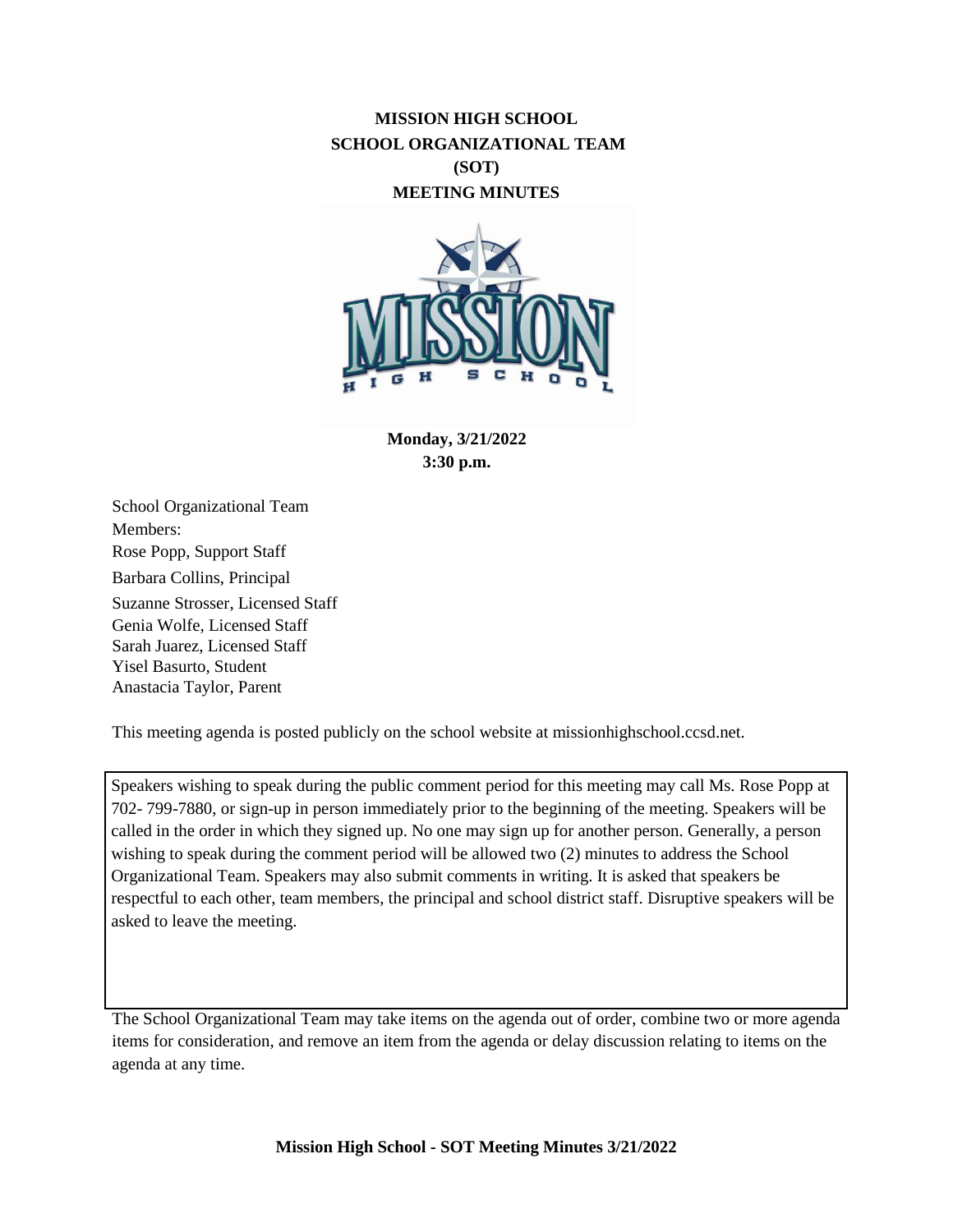#### **1.0 Welcome, Introductions, and Virtual Sign-In**

In attendance: Barbara Collins, Rose Popp, Suzanne Strosser, Genia Wolfe, Yisel Basurot Carrasco, and Stacey Taylor

Absent: Sarah Juarez

#### **2.0 February Minutes Approval**

Review of February minutes including the Peer Recovery Specialist position and the Hope2 grant. Genia Wolfe approved the minutes and Stacey Taylor was the second to approve the minutes.

## **3.0 New Items**

#### **3.1 NRS 392.4644 K-12 Code of Conduct**

The Code of Conduct reviews behaviors and possible resolutions for all students K-12. It also addresses which CCSD regulation and the NRS statute that correlates with those behaviors/resolutions.

The Code of Conduct is posted on the Mission High School website or it can be found at https://ccsd.net/students/resources/pdf/K-12-student-code-of-conduct.pdf.

## **3.2 Summer Acceleration**

Summer Acceleration will offer a combination of academic and social/emotional wellness activities. Please call Ms. Genia at 702-799-7880 extension 4301 for enrollment or further questions.

"Speech and Debate" #14750001

Tuesday, May 31- Friday, June 17 (No classes Tuesday, 6/14)

*\*\*Students may NOT miss a day if they plan to earn credit. Weeks 1 & 3 are only 4 days long, families should plan schedules accordingly.*

| Monday/Wednesday/Friday                  | <b>Tuesday/Thursday</b>                                                                |
|------------------------------------------|----------------------------------------------------------------------------------------|
| 8:30-11:00= Learning Block $1*$          | 8:30-11:00= Learning Block $1$ <sup>*</sup> (w/ brain<br>break)                        |
| $11:00-11:45=$ SEL w/ Genia & Landynn OR |                                                                                        |
| Physical Activity with Laris & Strosser  | $11:00-11:45=$ SEL w/ Genia & Landynn OR<br>Physical Activity with Laris & Strosser OR |
| $11:45-12:15=LUNCH$                      | Melissa                                                                                |
| 12:15-2:30= Learning Block $2^*$         | $11:45-12:15=LUNCH$                                                                    |
| $2:30-3:15=Enrichment$                   | 12:15-2:15= Learning Block $2^*$                                                       |
| $(*4.75$ hrs of instruction)             | 2:15-3:15=Enrichment Block                                                             |
|                                          | $(* 4.5 hrs of instruction)$                                                           |

## **3.3 Spring Break**

April 11 through April 15, 2022 and there is no school for students on the following Monday, April 18, 2022.